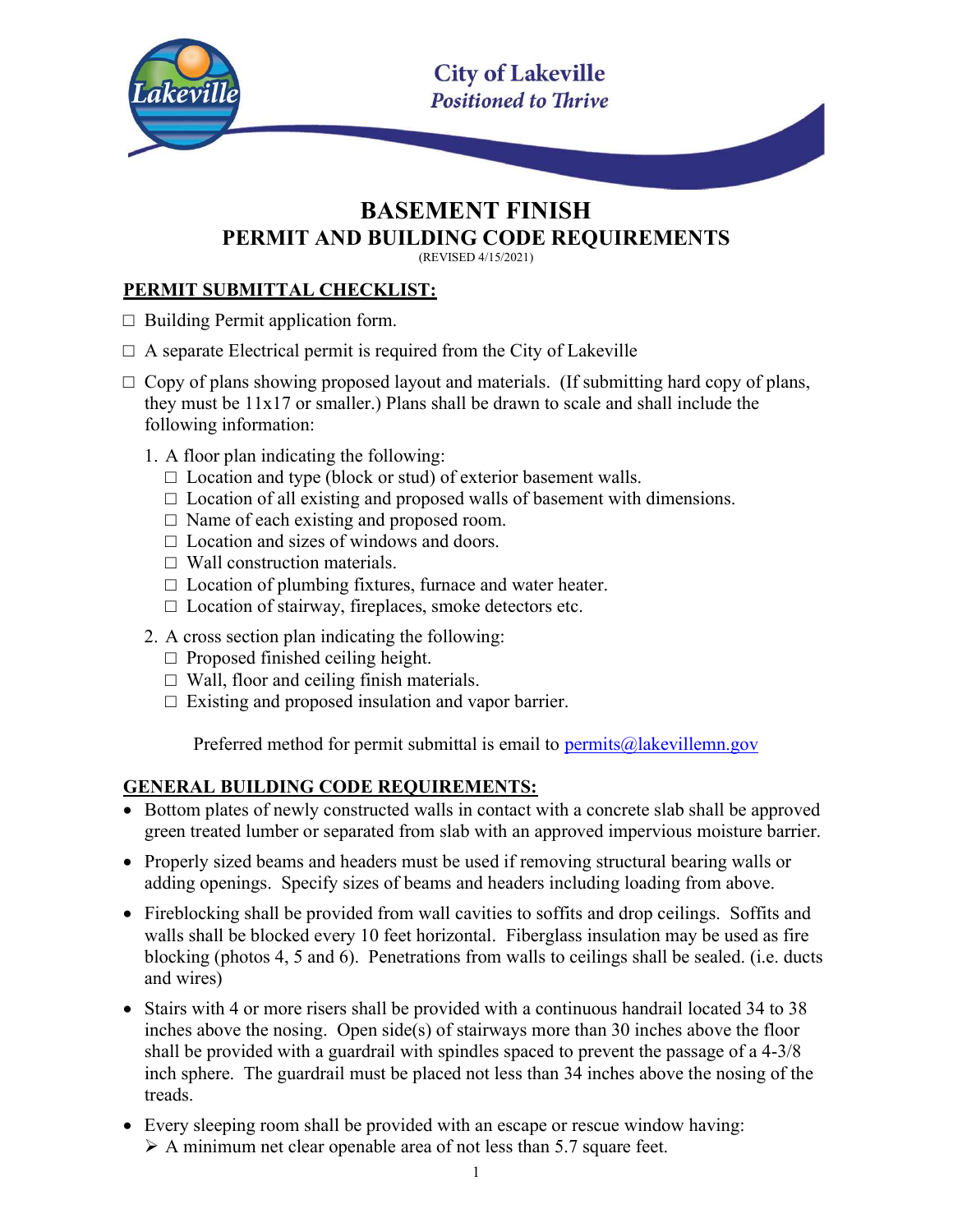- $\triangleright$  A minimum net clear opening height dimension of 24 inches.
- $\triangleright$  A minimum net clear opening width dimension of 20 inches.
- $\triangleright$  A finished sill height of not more than 44 inches above the floor.
- Smoke alarms shall be hardwired and interconnected with battery backup and installed in the following locations:
	- $\triangleright$  In each sleeping room.
	- $\triangleright$  Outside each sleeping room in the immediate vicinity of the sleeping room.
	- $\triangleright$  One per floor if no sleeping rooms are provided on that floor.
		- Note: Basement finishes require that the entire home be brought up to code as far as smoke alarms, smoke alarms installed in existing finished locations of the house are allowed to be battery powered and not interconnected where the only means of interconnecting the smoke detectors requires the removal of finish materials.
- Effective August 1, 2008, all existing homes shall be equipped with UL listed carbon monoxide detectors within 10 feet of every sleeping room. (IRC R315.1) Carbon monoxide detectors shall be directly plugged into an un-switched outlet, hardwired, or battery powered.
- Foam plastic (rigid) insulation shall be covered with  $\frac{1}{2}$ -inch thick gypsum board or another approved thermal barrier material if required by insulation manufacturer.
- Enclosed and accessible space under stairs must be protected on the underside and sidewalls with ½-inch type gypsum board.
- Fiberglass insulation left exposed in exterior walls must be covered on the interior by not less than a 4-mill thick flame-retardant vapor barrier.
- If an engineered rim with built-in insulation was used on the construction of the home, do not add additional insulation to the rim area.
- Habitable rooms, hallways, and bathrooms shall have a ceiling height of not less than 7 feet. Beams, girders, ducts, and soffits shall have a ceiling height not less than 6 feet 4 inches.

#### MECHANICAL CODE REQUIREMENTS:

- Must be able to heat all habitable spaces to a minimum 68 degrees.
- Return air ducts should not be installed in closets, kitchens (unless at least 10 feet from cooking appliances), laundry rooms, bathrooms, storage or mechanical rooms.
- Bathrooms must have an operable window, bath fan, or have a draw point air exchanger. The duct must be insulated a minimum of 3 feet inside the exterior wall (Photo 8).
- White plastic flexible duct for dryer vent or bath fan exhaust is prohibited. Metal duct (dryer) or UL listed insulated flexible duct (bath fan) is approved.
- Supply heat ducts shall be metal or listed flexible duct (Photo 9). Supply ducts in exterior walls shall be insulated with  $1-1/2$  foam on cold side. (Photo 7) Plastic pipe is prohibited.
- Return air ducts shall be ducted of metal or listed flexible duct. Plastic pipe is prohibited. Use of stud cavity for return air is not allowed per Energy Code. (Photo 10)
- Duct joints must be sealed and secured with minimum 3 sheet metal screws.
- Provide combustion air for the furnace and water heater supplied in the mechanical room.
- All new gas lines must be air tested to 25 pounds for 10 minutes minimum and be supported every 4 feet with straps. Label all gas lines in mechanical room.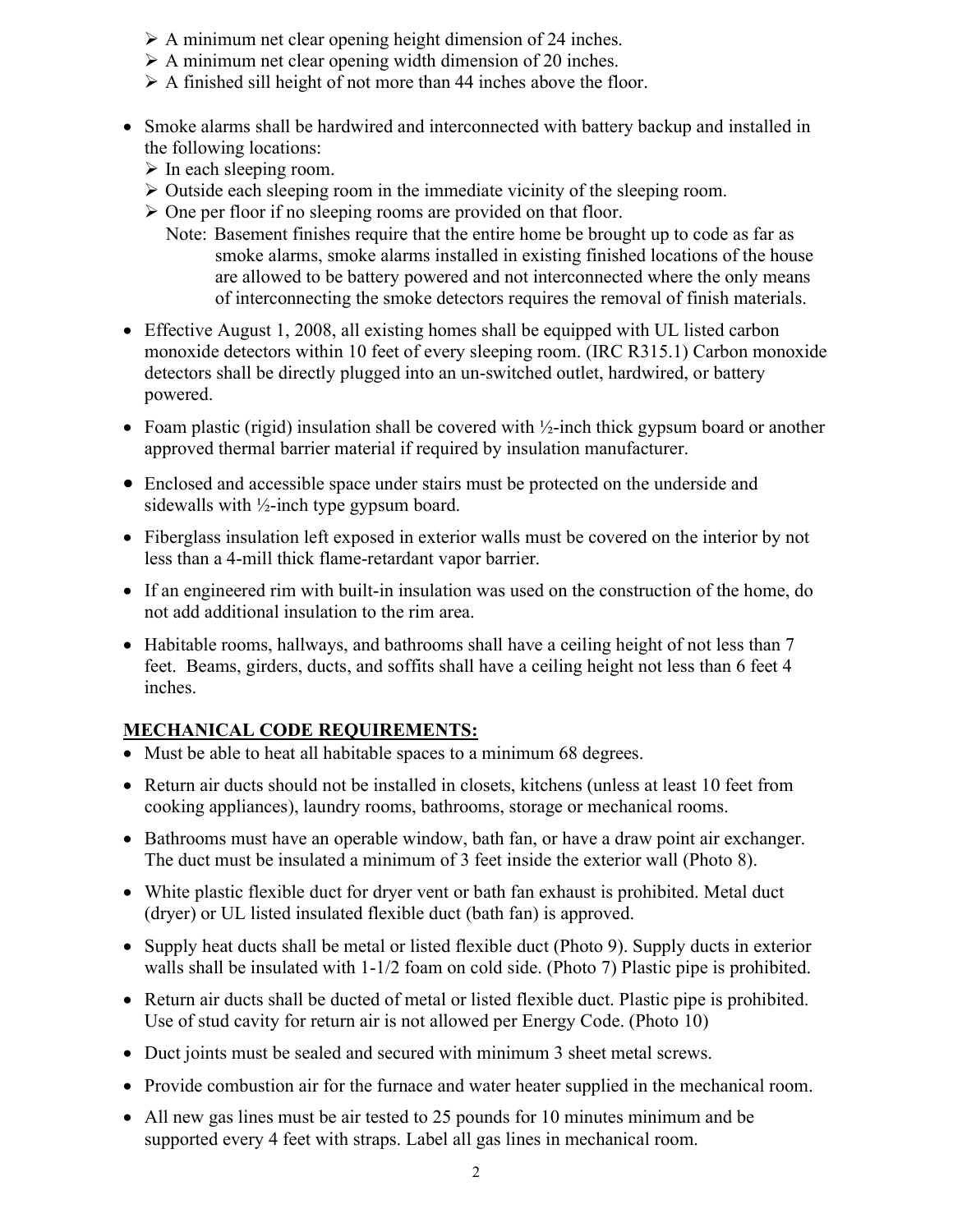- Provide 30" minimum clear working space in front of furnace and water heater.
- Provide minimum 1" clearance from furnace B-Vent to combustibles.
- Provide at least 6" clearance from single wall furnace and water heater vents to combustibles.
- Vent-less gas appliances or fireplaces are prohibited in Minnesota.

#### PLUMBING CODE REQUIREMENTS:

- Homes with septic system and adding a bedroom will need a compliance inspection performed by a licensed SSTS Inspector.
- All plumbing fixtures installed shall be listed to an approved  $3<sup>rd</sup>$  party agency
- Showers built on site shall be lined and comply with Minnesota Plumbing Code 408.7
- Newly installed dishwashers shall discharge through an approved air gap.
- Ice makers and dishwashers water lines shall have shock arrestors installed.
- Newly installed floor drains shall be vented within 60 inches.
- Water closet (toilet) shall be vented with minimum 2" pipe.
- Cannot glue ABS (black) to PVC (white) pipe together. Must install listed connector.
- Clearance to water closet (toilet) must be 24" in front and 15" from the center of the water closet to each side.
- Showers and tub-shower combination control valves shall be provided and installed in accordance with ASSE 1016 or ASME A112.18.1/CSA B125.1 listing.
- Cannot use PVC for water piping. Pex water pipe may be used when installed by the homeowner or a licensed plumber certified to install Pex water piping
- Provide nail plates or stud guards to protect the plumbing pipes within  $1\frac{1}{4}$  inches of the edge of studs from drywall screws and nails.
- If adding a new bathroom where no in-floor plumbing has been installed, a 5-pound air test is required for all new plumbing and inspected by the City inspector. Verify if backwater valve is required.
- Vent pipes shall not run horizontal until 6 inches above the flood level rim of the fixture served.
- Cleanouts must remain accessible.
- $\bullet$  1½ inch trap arm for sinks may be a maximum of 42 inches from the vent, only one 90 degree or two 45-degree bends allowed between the vent and drain.
- 2-inch trap arm for sinks may be a maximum 60 inches from the vent, only one 90-degree or two 45-degree bends allowed between the vent and drain.
- Toilet vent may be a maximum of 60 inches from the drain including the fitting and piping below the flange, 135-degree bends allowed between the vent and drain.
- Drilling through engineered lumber, allowed only per manufacturers installation instructions.
- Notching and or boring of floor joists in nominal wood joists consult with building inspector. Holes in joists shall not be within 2 inches of the top or bottom of the joist and the diameter of any such hole shall not exceed 1/3 of the depth of the joist.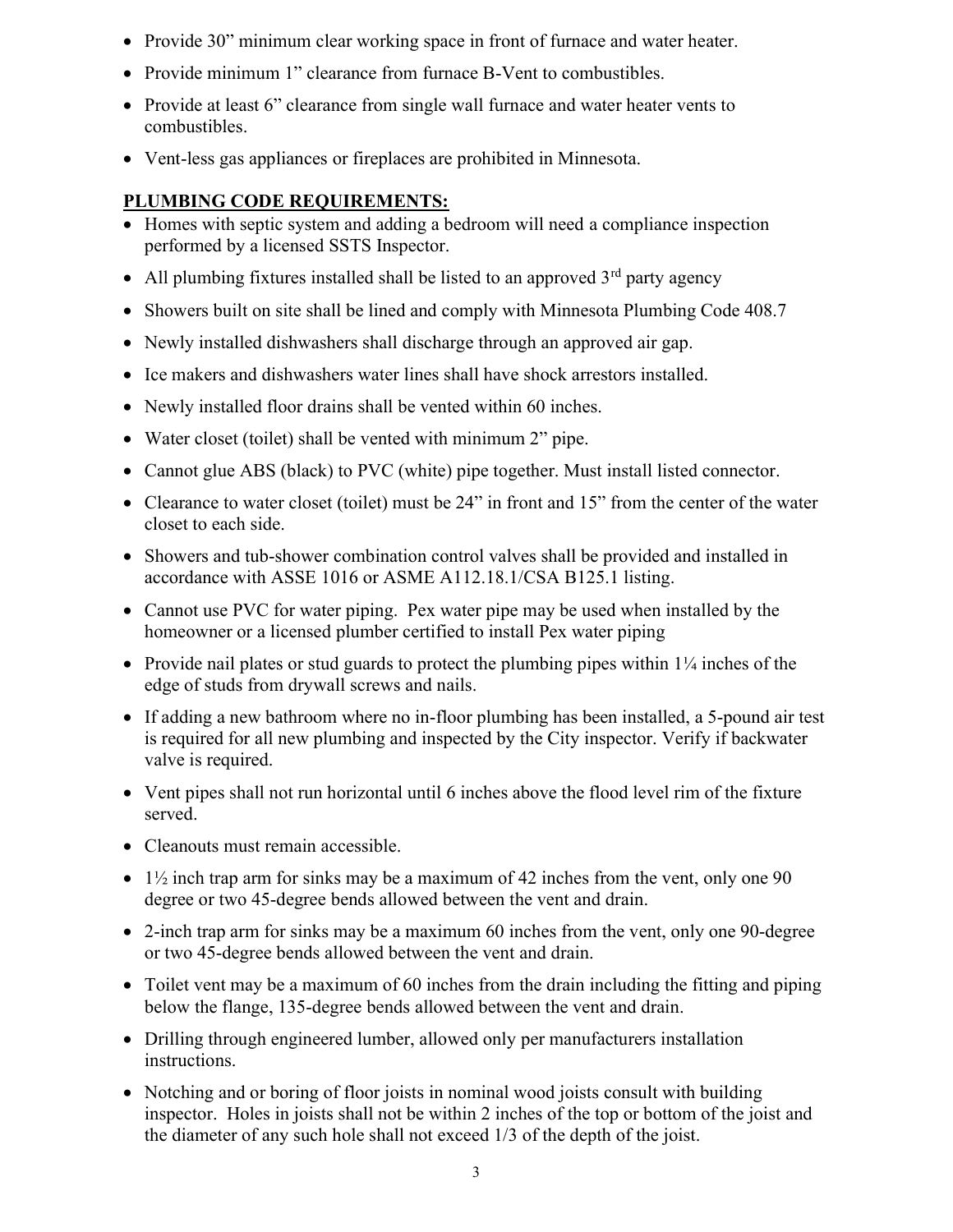- Cutting and notching studs:
	- $\triangleright$  Bearing walls max. 25% of stud width.
	- $\triangleright$  Non-bearing walls max. 40% of stud width.
- Bored holes in studs:
	- $\triangleright$  Bearing walls max. 40% of width of stud.
	- $\triangleright$  Non-bearing walls max. 60% of stud only if doubled stud.
	- $\triangleright$  No nearer than 5/8 inch from edge.

### ELECTRICAL CODE REQUIREMENTS:

- A separate Electrical permit is required for any new electrical work
- Electrical work shall be conducted by homeowner or licensed and bonded electrical contractor.
- Sealed electrical boxes shall be used in exterior walls where the vapor barrier is penetrated. (Photo 3)
- Please use this electrical code link for current requirements.
	- http://www.dli.mn.gov/sites/default/files/pdf/eli\_inspection\_checklist2.pdf

#### REQUIRED INSPECTIONS:

- 1. Electrical rough-in: Splices completed, minimum 6 inches of conductor not energized, boxes installed (Photos 1 & 3). Contact Electrical Inspector, Brian Grey at 507-381-1791 between the hours of 7:00am – 8:30am to schedule electrical inspection.
- 2. Framing/Insulation/mechanical/plumbing: Framing, insulation, ductwork and plumbing systems are installed but before covering and the rough-in electrical has been approved.
- 3. Electrical Final: When wiring is complete, and all fixtures installed. Contact Electrical Inspector, Brian Grey at 507-381-1791 between the hours of 7:00am – 8:30am to schedule electrical inspection.
- 4. Building Final: When complete and final electrical inspection approved.

#### GENERAL NOTES:

- 1. The stamped, approved plan shall be kept on job site until final inspection has been made. The Inspection Record Card shall remain posted in a prominent location in the construction area until the final inspection has been made.
- 2. Call (952) 985-4440 between 8:00 A.M. and 4:30 P.M. to arrange for an inspection other than electrical. Provide permit number when scheduling any inspections.

### ALLOW MINIMUM 24 HOURS FOR ALL INSPECTIONS!!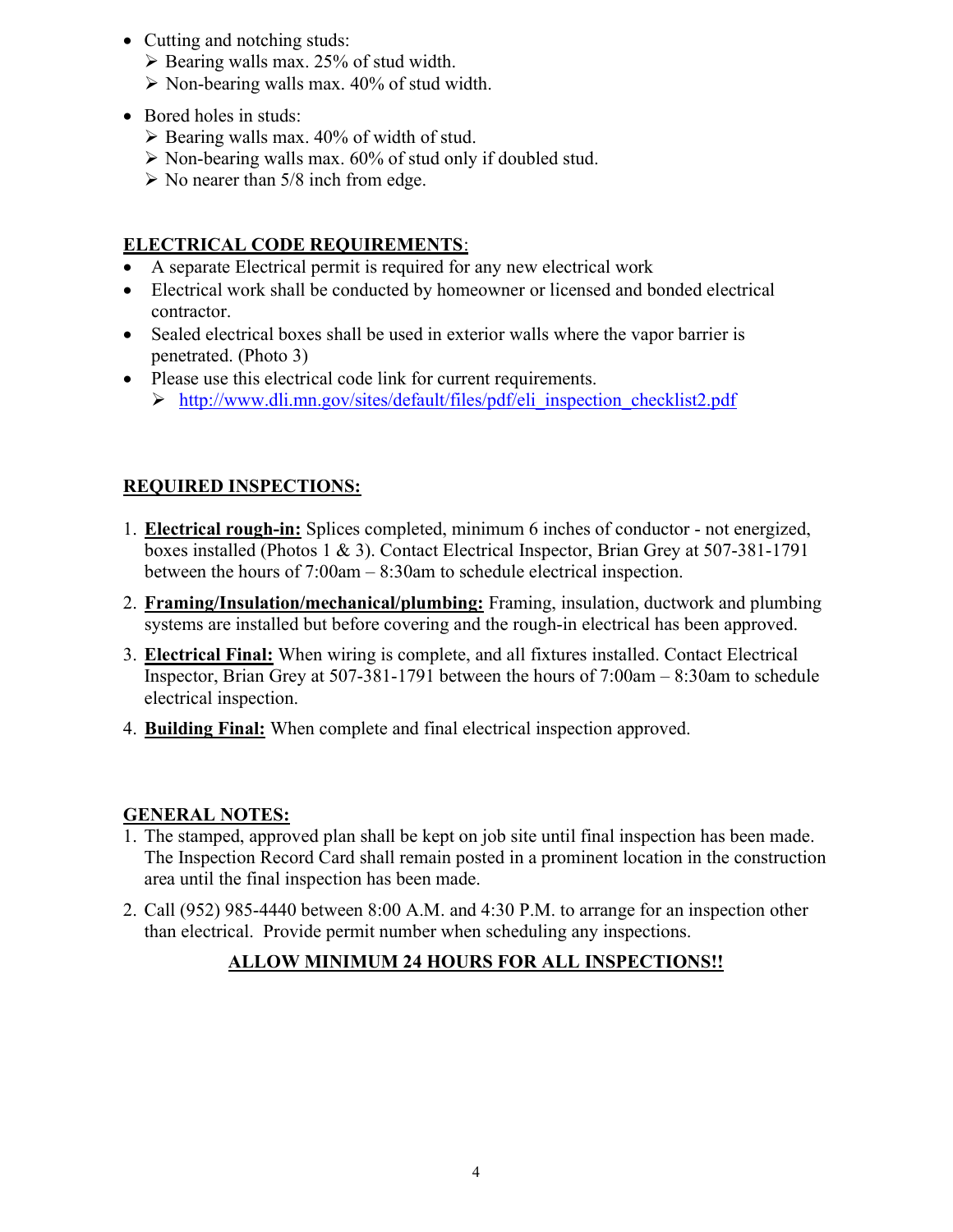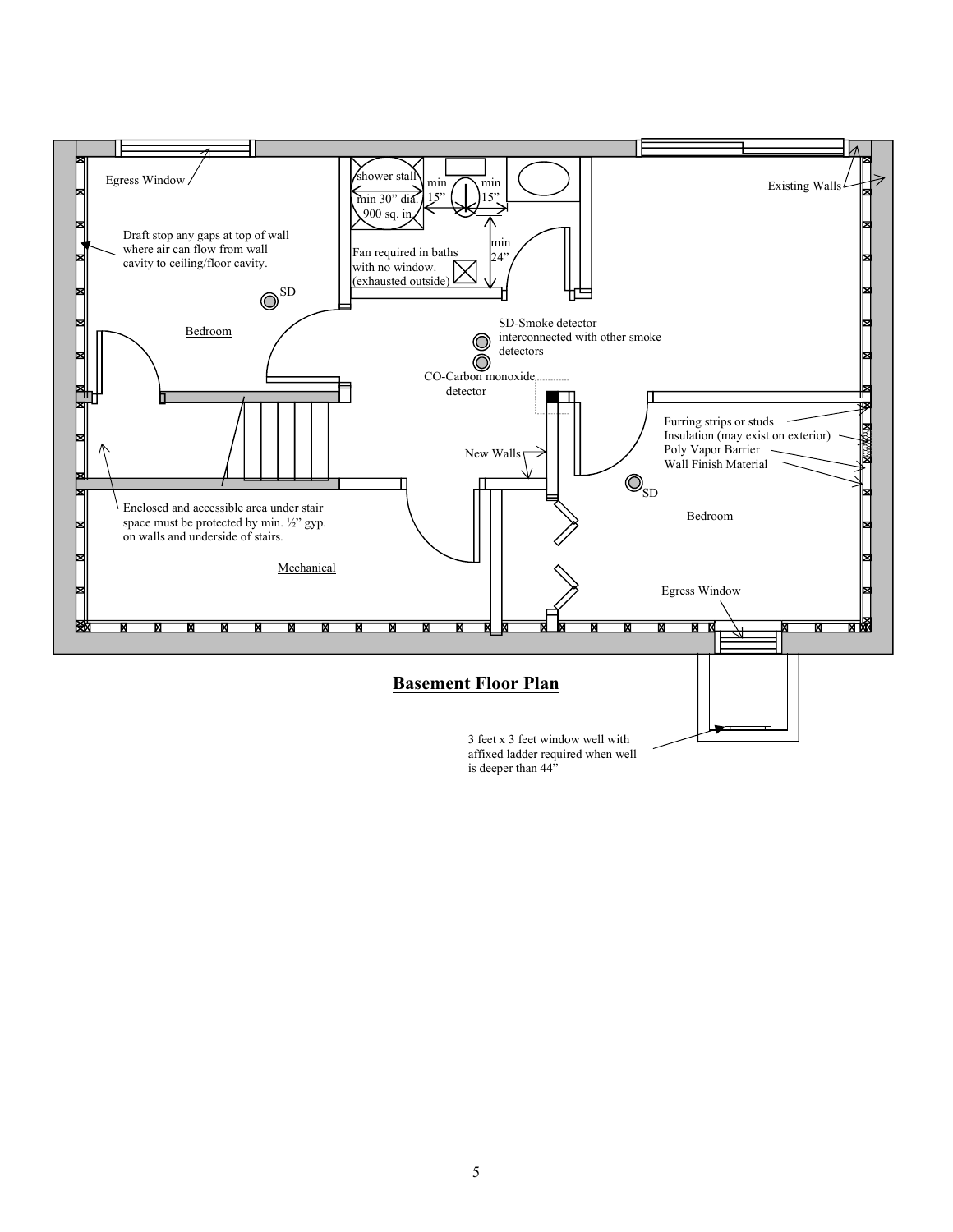

Insulation may be added to the interior following these requirements (Max R-11 total interior insulation unless spray foam):

-Spray foam insulation, closed or open cell. Framing should be 1" away from foundation wall. Open cell requires vapor retarder on warm-in-winter side of wall.

-Rigid foam board, max R-11. In contact with foundation, seams taped, sealed at floor, top, and ends of foundation wall and penetrations.

Fiberglass Batt, may only be installed if no more than 1.5 feet of the foundation wall is above grade. R-11 max. Top and bottom wall plates must be air sealed to the foundation wall and basement floor. Vapor retarder must be installed on warm-in-winter side of wall in contact with the insulation, and sealed around perimeter. Gasketed electrical boxes must be used and the vapor barrier must be sealed around all penetrations. Framing and insulation shall not be in contact with the foundation wall.

#### Cross-Section